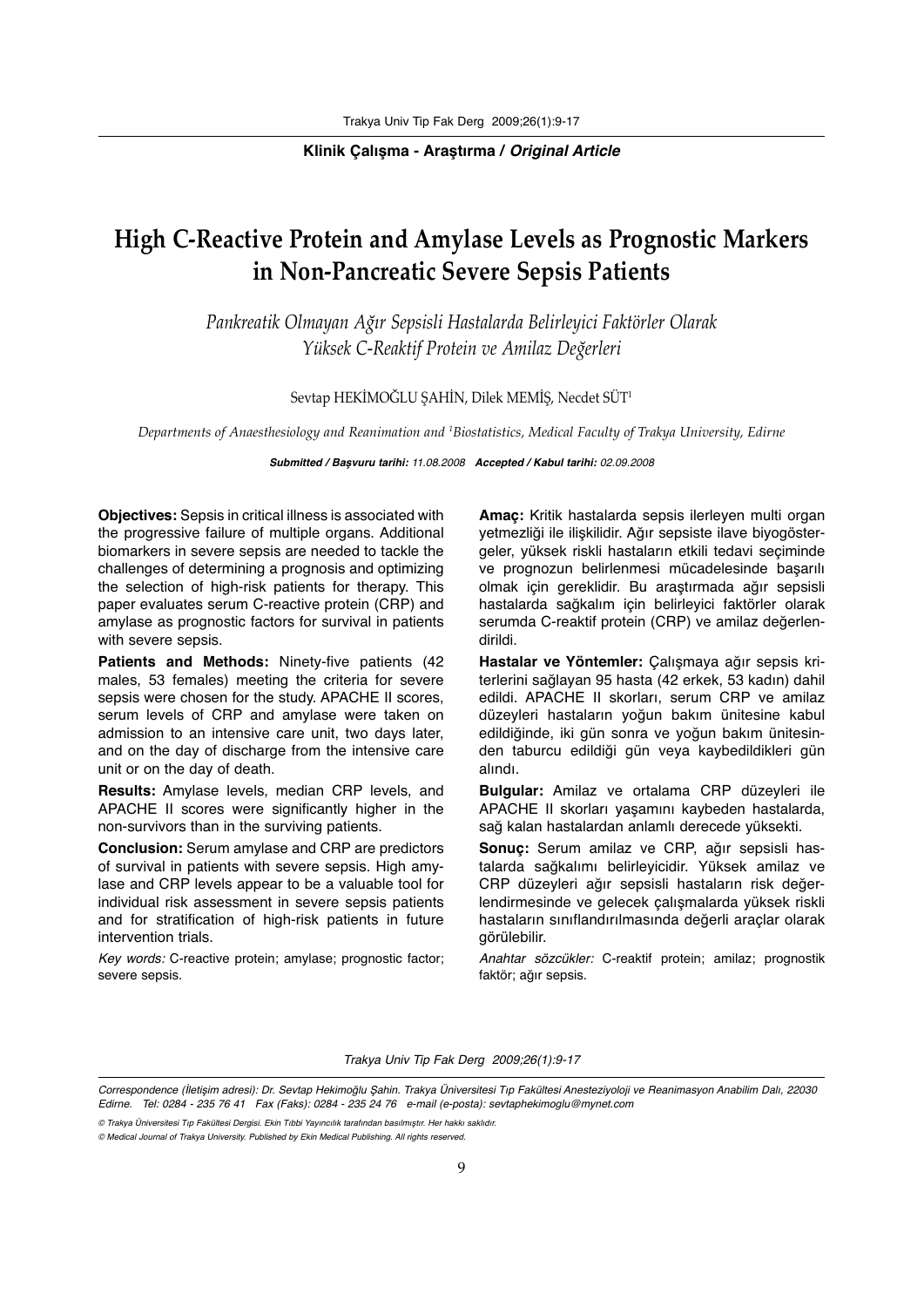Sepsis is a common cause of critical illness, often complicated by the development of multiple organ dysfunction syndrome. The dysfunction of organs such as lung, kidney, brain, liver, intestine, and hematopoietic and cardiovascular systems have been well characterized, and scoring systems have been developed to explain the relationship of organ dysfunction in sepsis with poor outcomes.[1]

Increases in serum amylase levels have been reported without clinical evidence of pancreatitis in patients with head injury, perforation of the duodenum, small intestinal obstruction, acute appendicitis, pneumonia, ovarian pathology, blunt trauma, and following cardiac surgery.<sup>[2]</sup> Little attention has been paid to the function of the exocrine pancreas in critical illness and sepsis.<sup>[3]</sup> Recently, Tribl et al.<sup>[4]</sup> described severe impairment of exocrine pancreatic function in critically ill patients with septic shock, which was not observed in nonseptic controls. These findings were consistent with animal studies. Several animal studies have shown a special vulnerability of pancreatic perfusion<sup>[5,6]</sup> at an early stage of the course of sepsis,<sup>[5]</sup> a finding that seems to be more pronounced than perfusion changes in other organs.<sup>[6,7]</sup> In addition, an in vitro lipopolysaccharide (LPS) challenge directly reduced amylase mRNA in acinar cells and in vivo protein output in rat pancreatic juice.<sup>[8,9]</sup> Takahashi et al.<sup>[10]</sup> hypothesized that shock and ischemia could lead to hypoperfusion and hypoxia of the pancreas and thus could alter the permeability of cell membranes, causing hyperamylasemia.

A number of inflammatory cells and mediators involved in the inflammatory response have been assessed for their roles as potential markers of the presence and severity of inflammatory response and organ failure.[11,12] Serum levels of C-reactive protein (CRP), an acute-phase protein synthesized by the liver following stimulus by various cytokines including tumor necrosis factor- and interleukin (IL)-6, markedly increase within hours of infection or inflammation.<sup>[13]</sup> Numerous studies have demonstrated increased CRP levels in patients with sepsis,  $[14,15]$  but their relation to multiple organ dysfunction and failure has not been well evaluated. Some studies have suggested that CRP may be an indicator of organ failure.[16]

In this study, we aimed to evaluate the prognostic value of amylase levels in a well-defined cohort of patients with severe sepsis but without pancreatitis, as compared with those of other biomarkers, C-reactive protein, and a physiological score (Acute Physiology and Chronic Health Evaluation [APACHE] II) in a heterogeneous group of intensive care unit (ICU) patients.

## **PATIENTS AND METHODS**

This study was approved by the Committee for Ethics in Human Research. Informed consent was obtained from the next of kin of each patient. We studied critically ill patients at the medical– surgical ICU of the university hospital. Ninetyfive patients (42 males, 53 females) in whom severe sepsis was diagnosed within four hours of clinical onset were consecutively enrolled. Critically ill patients with bacteriologically documented infections were included in the study as soon as they were known to have met at least two of the following criteria of sepsis, as defined by the American College of Chest Physicians/ Society of Critical Care Medicine Consensus Conference Committee:[17] temperature of >38°C or <36 $^{\circ}$ C; heart rate of >90 beats/min<sup>-1</sup>; respiration of  $>20$  breaths/min<sup>-1</sup> or PaCO<sub>2</sub> of  $<$ 32 mmHg; and leukocyte count of  $>12x10^9$  cells  $L^{-1}$  or  $\langle 4x10^\circ$  cells  $L^{-1}$ . In addition, at least one of following conditions was required: hypoxemia (PaO<sub>2</sub>/FiO<sub>2</sub> of <250 mmHg); oliguria (urine output of <0.5 mL.kg-1 body weight for two hours); lactic acidosis (lactate concentration of  $>2$ mmol.L-1); thrombocytopenia (platelet count of  $\langle 100x10^\circ L^{-1} \rangle$ , or a recent change in mental status without sedation. Although all patients admitted to the ICU and meeting the above criteria were eligible for enrollment, those with burns, under coronary care, admitted for alcohol abuse, with diseases of the liver, patients with insulindependent diabetes mellitus and patients with a history of pancreatitis were excluded. Patients who developed sepsis during their stay in the ICU, and thus did not have sepsis on admission, and who were in an immunosuppressed state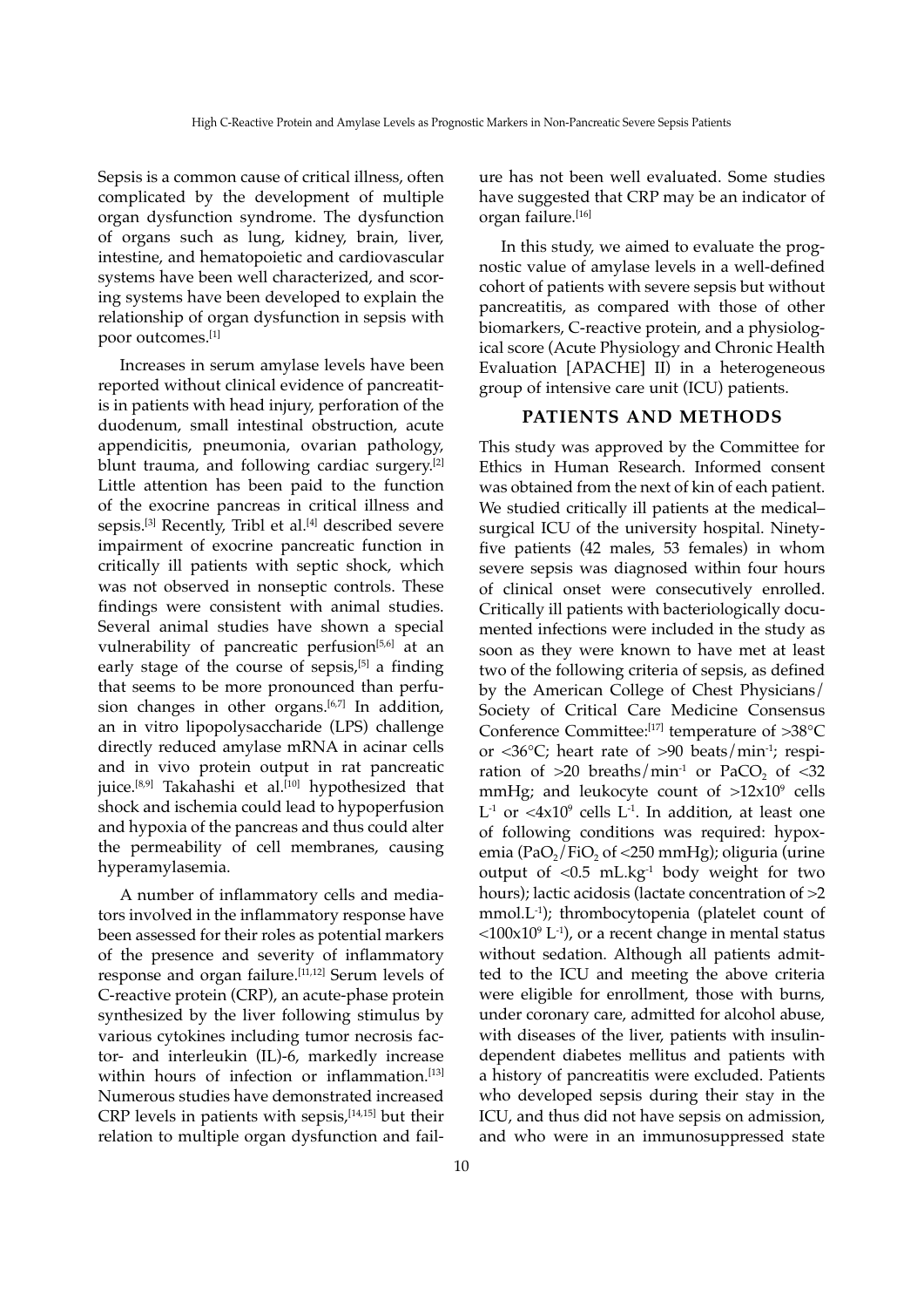[undergoing steroid treatment, bone marrow or organ transplant recipients, with leukopenia (white blood cell count  $\langle 1000/\mu L \rangle$  or neutropenia (polymorphonuclear granulocyte count  $<$ 500/ $\mu$ L), with hematological malignancy, and with AIDS], and with a medical condition considered to be irreversible or lethal within 24 hours of admission were also excluded. Patients with serum amylase and serum-lipase values higher than 300 U L<sup>-1</sup> were performed abdominal ultrasonography and patients with a diagnosis of pancreatitis were excluded from the study.[4]

All patients had arterial catheters, central venous catheters and the subclavian vein in place, and, if required, were mechanically ventilated in volume- or pressure-controlled modes during continuous sedation with midazolam and fentanyl. All patients received routine resuscitation therapy for severe sepsis, including fluid administration with crystalloids and colloids. After blood and various biological specimens were collected for microbiological analysis, all patients initially received broad-spectrum antibiotics consisting of a combination of an aminoglycoside with either a fourth-generation cephalosporin or ciprofloxacin. Antibiotic treatment was adjusted based on culture results.

# **Clinical and functional investigations**

The study was designed to evaluate the predictive value of amylase and CRP levels on the mortality of patients with severe sepsis. During the course of 27 months, 95 patients who met the diagnostic criteria for severe sepsis were enrolled in the study. Patient characteristics are shown in Table 1. Normal levels of bilirubin  $(0.4-2 \text{ mgdl}^{-1})$ , creatinine  $(0.6-1.1 \text{ mgdl}^{-1})$ , amylase (normal level  $36-128$  UL<sup>-1</sup>) and CRP (normal level 0-1 mgdl<sup>-1</sup>) levels (Beckman Coulter CX9, Florida, USA) were collected on admission (i.e., during the first 24 hours), on day 2, and on the day of discharge from the ICU or on the day of death. Vital signs, clinical status, and severity of disease parameters (APACHE II score)<sup>[18]</sup> were assessed daily. The APACHE II score was calculated by means of maximal daily deviations of 12 physiological variables from normal, plus correction for age and for various chronic illnesses.

between any two groups was by the Student's t test for normally distributed data or by the

ing CRP and amylase) were recorded.

The duration of mechanical ventilation was recorded. Survival was defined as being alive at

Results of routine blood analyses (i.e., complete blood count and serum chemistry includ-

Results are expressed as mean±SD, or median and interquartile range in the case of parametric or nonparametric variables, respectively. The Kolmogorov-Smirnov test was used to assess the normality of continuous data. A comparison

the time of ICU discharge.

**Statistical methods**

Mann-Whitney U test for non-normally distributed data. Correlation analyses were performed with the Pearson and Spearman rank correlation. In order to remove the effect of confounding factors (age, CRP, and APACHE II score), the Analysis of Covariance (ANCOVA) test was used to compare amylase levels between groups; the Bonferroni post-hoc test was used for multiple comparisons when a significant result was obtained. The survival time was determined using the Kaplan–Meier survival analysis with a log rank test for amylase on the first and last days.

| Table 1. Patient characteristics at admission |
|-----------------------------------------------|
|-----------------------------------------------|

|                                               | Median | Min-Max     |
|-----------------------------------------------|--------|-------------|
| Heart rate (bpm)                              | 115    | 100-135     |
| Systolic blood pressure (mmHg)                | 88     | 79-100      |
| Temperature (°C)                              | 37.9   | 37.1-38.9   |
| $FiO2(\%)$                                    | 0.6    | $0.5 - 0.8$ |
| $PaO$ <sub>2</sub> (mmHg)                     | 110    | 54-135      |
| Leukocyte count $(10^9/L)$                    | 13     | $7-28$      |
| Bilirubin level (mgdl <sup>-1</sup> )         | 0,8    | $0.1 - 1.9$ |
| Albumin (mgdl <sup>-1</sup> )                 | 2.9    | 2.1-3.9     |
| Prothrombin time                              | 12     | 11-15       |
| Alanine aminotransferase (IU.L <sup>1</sup> ) | 41     | $35 - 55$   |
| Urinary output (l/day)                        | 2.9    | 2.1-3.9     |
| Creatinine (mgdl <sup>-1</sup> )              | 0.9    | $0.5 - 1.7$ |
| Serum potassium (mmol/l)                      | 4.0    | $3.3 - 4.3$ |
| Serum sodium (mmol/l)                         | 139    | 134-145     |
| Serum bicarbonate (mmol/l)                    | 22     | 18-27       |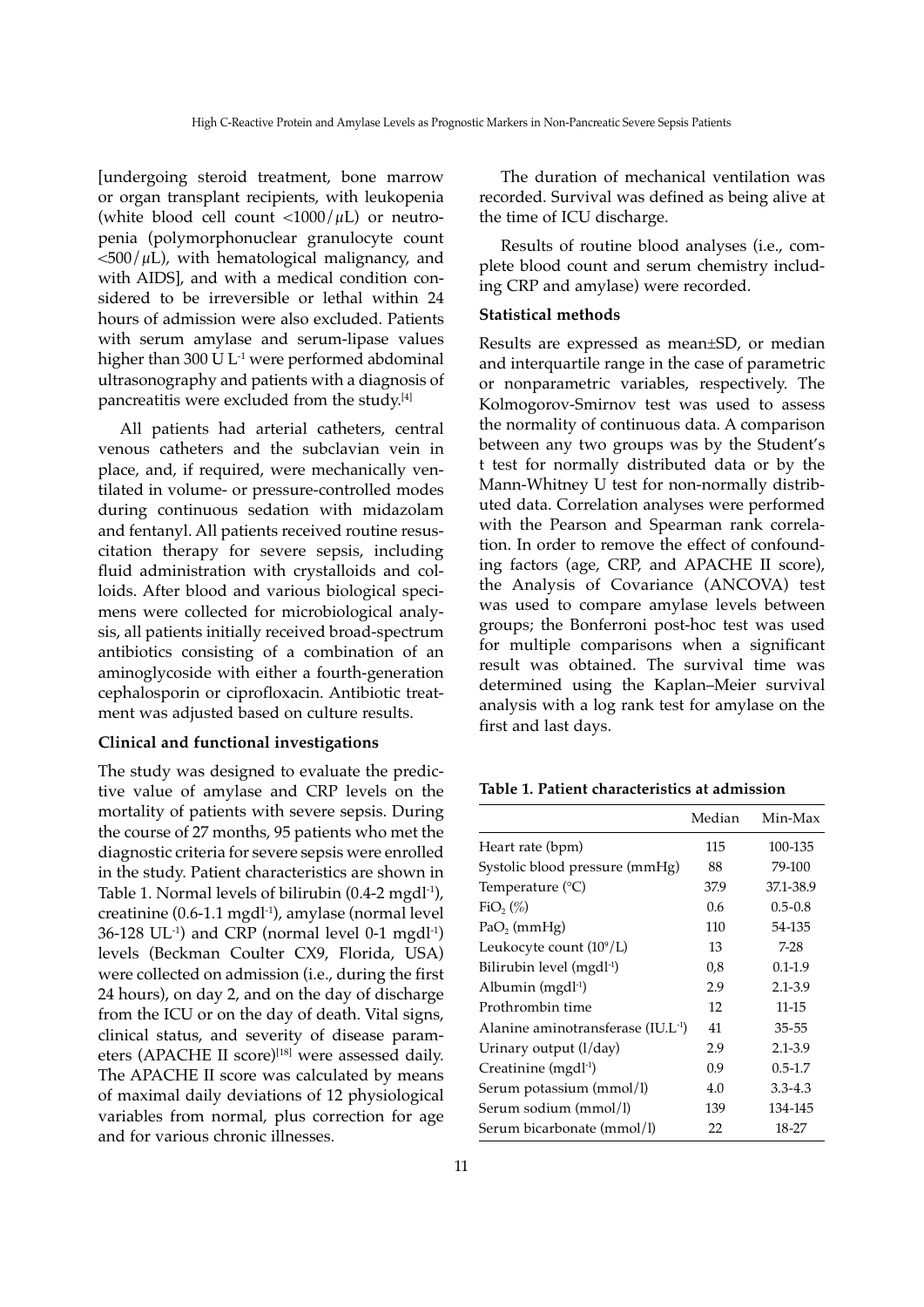| Septic shock                                          |           | Survivors Nonsurvivors |
|-------------------------------------------------------|-----------|------------------------|
|                                                       | $(n=45)$  | $(n=50)$               |
| Type of infection                                     |           |                        |
| Pneumonia <sup>1</sup>                                | 25(55.6)  | 37 (74.0)              |
| Peritonitis <sup>2</sup>                              | 6(13.3)   | 4(8.0)                 |
| $U$ rosepsis $3$                                      | 10(22.2)  | 6(12.0)                |
| Wound infection <sup>4</sup>                          | 4(8.9)    | 3(6.0)                 |
| Type of pathogen                                      |           |                        |
| Gram-negative                                         | 21 (46.7) | 34 (68.0)              |
| (Haemophilus influenzae,                              |           |                        |
| Escherichia coli, Klebsiella pneumoniae) <sup>3</sup> |           |                        |
| Gram-positive                                         | 8 (17.8)  | 8(16.0)                |
| (Streptococcus pneumoniae,                            |           |                        |
| S. aureus, other Streptococcus spp.) <sup>1,3</sup>   |           |                        |
| Mixed $( \geq 1$ type of                              | 11 (24.4) | 6(12.0)                |
| gram-negative) (As above) <sup>1,2,3</sup>            |           |                        |
| Anaerobe                                              | 5(11.1)   | 2(4.0)                 |
| (Bacteroides fragilis) <sup>2,3</sup>                 |           |                        |

# **Table 2. Origin of severe sepsis and microbiological findings**

1 The diagnosis of pneumonia was based on clinical and chest x-ray findings in all patients. 62 patients grew pathogens on quantitative culturing of endobronchial secretions obtained by bronchoalveolar lavage or protected specimen brush; 11 patients had similar microorganisms in bronchial aspirate and blood cultures. 2 Peritonitis was diagnosed preoperatively in all patients, who also had positive blood cultures. 3 Blood cultures were positive in patients with catheter sepsis and urosepsis. 4 The diagnosis of wound infection was made clinically.

The area under the curve (AUC) of the receiver operating characteristic (ROC) curves was used to assess the predictive power of CRP, amylase, and APACHE-II for days. The sensitivity, specificity, and predictive rate of CRP, amylase, and APACHE II for days were estimated by cutoff points. Statistical analysis was carried out using a software package (SPSS for Windows 9.0) and a two-tailed test was used with the significance level ( $α$ ) set at 0.05.

## **RESULTS**

Of 97 patients who were recruited, two of them had evidence of pancreatitis. We therefore followed 95 patients with severe sepsis. None of the 95 patients had clinical evidence of acute pancreatitis at any time during the study. Pneumonia was the most frequent underlying cause, followed by peritonitis, urosepsis, and wound infection (Table 2). Those patients who met the above criteria for severe sepsis were enrolled in the study within four hours of ICU admission. In 88 patients (82%), one or more pathogenic infectious agents could be isolated or identified (Table 2). In the remaining seven patients, no microorganisms could be cultured, but in all of them the infectious focus was confirmed clinically. Survivors (n=45) and nonsurvivors (n=50) did not differ in terms of the underlying etiology of severe sepsis (Table 2). The majority of patients who died  $(66\%)$  suffered from multiple organ failure, defined as the failure of two or more vital organs. Survivors (n=45) and non-survivors (n=50) did not differ in terms of a history of tobacco (24 and 22 patients, respectively) or alcohol use (14 and 18 patients, respectively).

**Table 3. Age, ICU and ventilation days, CRP (mgdl-1) levels, APACHE II scores of patients**

| Characteristic     | Survivors $(n=45)$<br>[median (IQR)] | Nonsurvivors $(n=50)$<br>[median (IQR)] | p       |
|--------------------|--------------------------------------|-----------------------------------------|---------|
| Age                | $50(22-68)$                          | $55.5(28-69)$                           | 0.032   |
| ICU days           | $12(8-19)$                           | $14.5(9-22)$                            | 0.015   |
| Ventilation days   | $10(6-17)$                           | 14 (9-22)                               | < 0.001 |
| CRP 1.day          | $10(5-17)$                           | $25(5.1-45)$                            | < 0.001 |
| CRP 2.day          | $8.0(4-15)$                          | 28 (4-72)                               | < 0.001 |
| CRP last day       | $7(1.8-10)$                          | $27(6-65)$                              | < 0.001 |
| APACHE II 1.day    | $15(14-18)$                          | $20(18-23)$                             | < 0.001 |
| APACHE II 2.day    | $12(10-16)$                          | $22(18-26)$                             | < 0.001 |
| APACHE II last day | $9(8-10)$                            | $25(21-26)$                             | < 0.001 |

IQR: Interquartile range; SD: Standard deviation; APACHE II: Acute physiology and chronic health evaluation; CRP: C-reactive protein.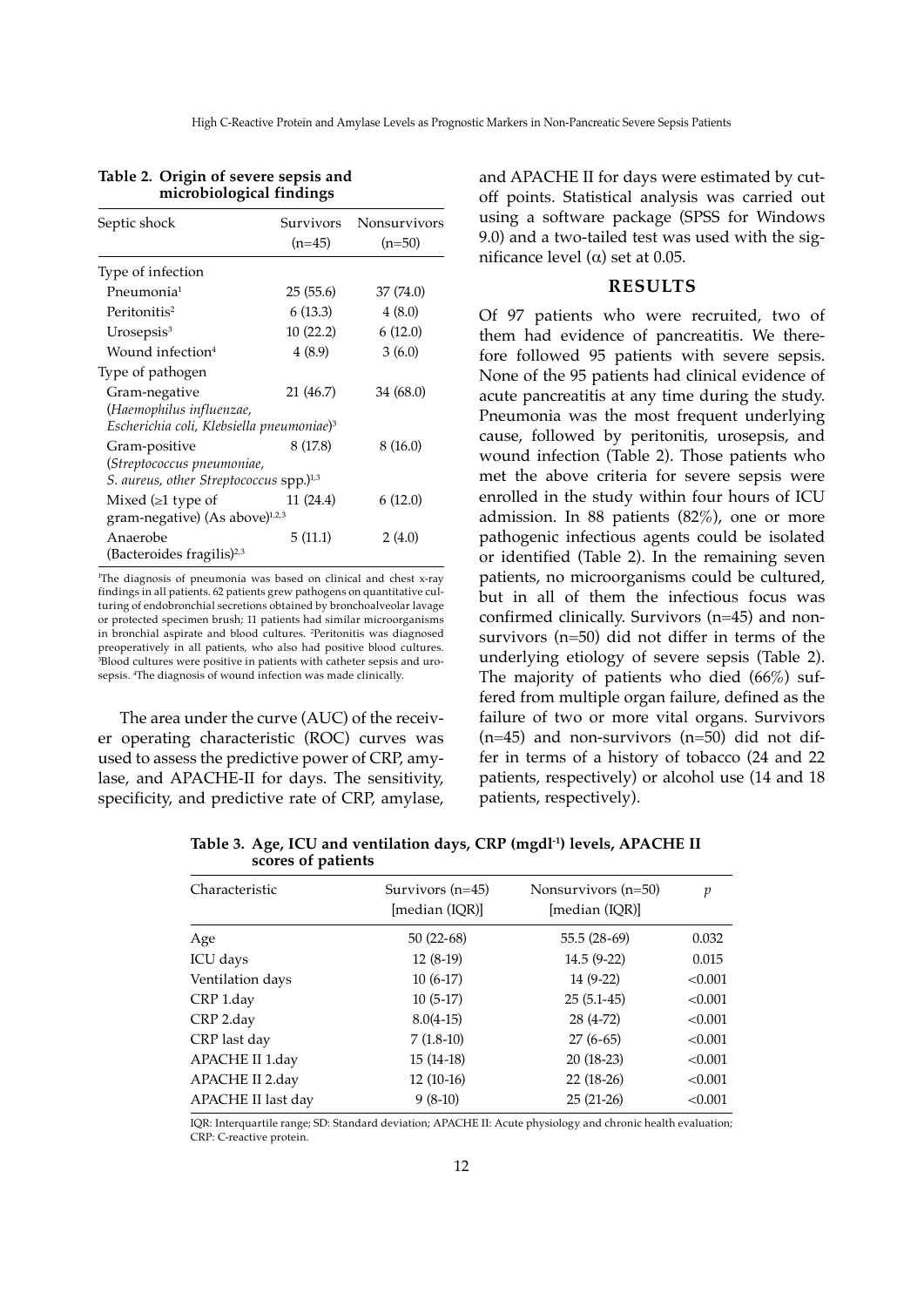High C-Reactive Protein and Amylase Levels as Prognostic Markers in Non-Pancreatic Severe Sepsis Patients

|                  | Survivors $(n=45)$<br>$(mean \pm SD)$ | Nonsurvivors $(n=50)$<br>$(mean \pm SD)$ | v       |
|------------------|---------------------------------------|------------------------------------------|---------|
| Amylase 1.day    | $118.5 \pm 49.4$                      | $234.8 \pm 39.3$                         | < 0.001 |
| Amylase 2.day    | $113.3 \pm 49.5$                      | $282.3 \pm 56.8$                         | < 0.001 |
| Amylase last day | $101.2 \pm 37.0$                      | $288.2 \pm 61.9$                         | < 0.001 |
|                  |                                       |                                          |         |

**Table 4. ANCOVA results for amylase levels adjusted by age, CRP, and APACHE II scores**

CRP: C-reactive protein; APACHE II: Acute physiology and chronic health evaluation; ANCOVA: Analysis of Covariance Test.

Arterial blood analysis, hemodynamic parameters, and biochemical parameters at ICU admission were shown in Table 1, and there was no significant difference between the groups (all p>0.05).

Age, ICU and ventilation days, CRP (mgdl<sup>-1</sup>) levels and the APACHE II scores of patients are shown in Table 3. Between survivors and nonsurvivors, there were significant differences in age ( $p=0.032$ ), ICU days ( $p=0.015$ ), ventilation days (p<0.001), and CRP and APACHE II values on the first, second, and last days (all  $p<0.001$ ).

Non-survivors were significantly older than survivors and tended to have higher CRP and APACHE II scores. Therefore, they could be confounding factors in terms of amylase levels. In order to remove this effect, the ANCOVA test was used (Table 4). ANCOVA results for amylase levels, adjusted by age and by CRP and APACHE II scores, showed that amylase levels

in non-survivors were significantly higher than those in survivors on the first, second, and last study days (all p<0.001).

To define an optimal decision threshold for CRP, amylase, and APACHE II values in patients, we performed an ROC curve analysis. Table 5 shows the AUC for all parameters, including the 95% confidence intervals and the cut-off point. The CRP, amylase, and APACHE II scores for all days had an area under the ROC curve in the 0.852-1.0 range (Figs. 1, 2, and 3). The AUC indicates that CRP, amylase, and APACHE II have good diagnosis values for all days (p<0.001).

The optimal cut-off points for CRP, amylase, and APACHE II were >17, >179, and >17, respectively, for the first day. At these cut-off points, the sensitivity rates for correct prediction of non-survival were 68%, 92%, and 100%, respectively, while the specificity rates were

**Table 5. AUCs and predictive values of CRP, amylase, and APACHE II**

| Time     | Variables        | Sensitivity | Specificity | ROC Curve |                           |         |
|----------|------------------|-------------|-------------|-----------|---------------------------|---------|
|          |                  | $(\%)$      | $(\%)$      | Cut-off   | AUC (95% CI)              | p       |
| 1. Day   | <b>CRP</b>       | 68.0        | 100.0       | >17       | $0.852(0.771-0.932)$      | < 0.001 |
|          | Amylase          | 92.0        | 88.9        | >179      | $0.966$ $(0.934 - 0.997)$ | < 0.001 |
|          | <b>APACHE II</b> | 100.0       | 91.1        | >17       | $0.995(0.987-1.003)$      | < 0.001 |
| 2. Day   | <b>CRP</b>       | 70.0        | 100.0       | $>15$     | $0.888$ $(0.822 - 0.954)$ | < 0.001 |
|          | Amylase          | 98.0        | 100.0       | >200      | 1.000 (0.999-1.001)       | < 0.001 |
|          | <b>APACHE II</b> | 100.0       | 100.0       | >16       | 1.000 (1.000-1.000)       | < 0.001 |
| Last Day | <b>CRP</b>       | 90.0        | 97.8        | >9        | $0.950(0.905 - 0.995)$    | < 0.001 |
|          | Amylase          | 96.0        | 100.0       | >171      | $0.980(0.950-1.011)$      | < 0.001 |
|          | <b>APACHE II</b> | 100.0       | 100.0       | >10       | 1.000 (1.000-1.000)       | < 0.001 |
|          |                  |             |             |           |                           |         |

AUC: Area under the curve; ROC: Receiver operating characteristic; APACHE II: Acute physiology and chronic health evaluation; CRP: C-reactive protein.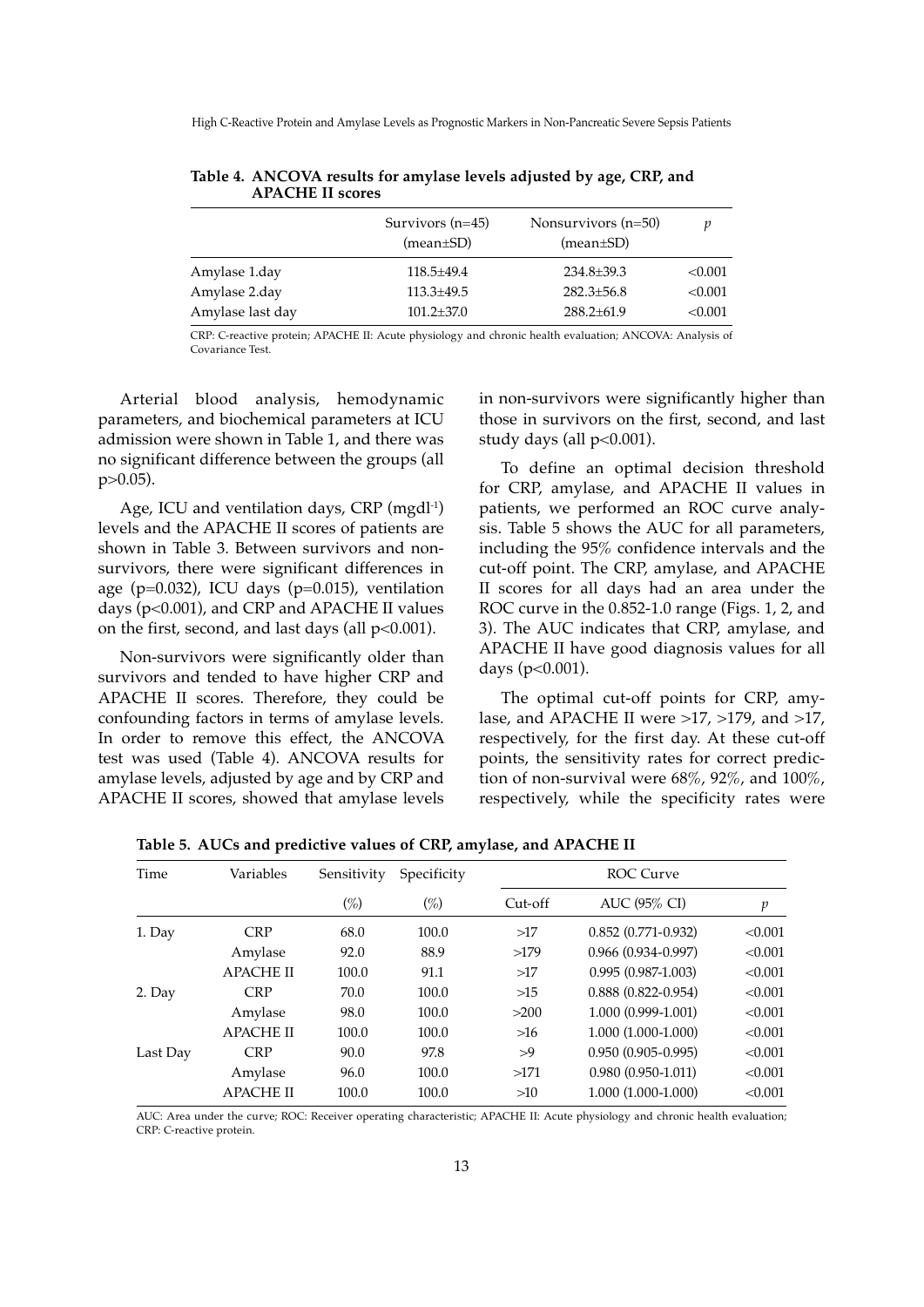

*Fig. 1. Receiver operating characteristic curves for CRP, amylase, and APACHE II on the first day. APACHE II: acute physiology and chronic health evaluation; CRP: C-reactive protein.*

100%, 88.9%, and 91.1%. The optimal cut-off points for CRP, amylase, and APACHE II were >15, >200, and >16, respectively, for the second day. At these cut-off points, the sensitivity rates for correct prediction of non-survival were 70%, 98%, and 100%, respectively, while the specificity rates were 100%, 100%, and 100%. The optimal cut-off points for CRP, amylase, and APACHE II were >9, >171, and >10, respectively, for the last day. At these cut-off points, the sensitivity rates for correct prediction of non-survival were 90%, 96%, and 100%, respectively, while the specificity rates were 97.8%, 100%, and 100% (Table 5).

# **DISCUSSION**

Elevated serum amylase levels are frequently encountered in critically ill patients. The results of this study show that severe sepsis influences amylase and CRP levels. Our study used elevated serum amylase levels as a prognostic marker in severe sepsis. The amylase and CRP levels and APACHE II scores were significantly higher in non-survivors than in survivors.

Elevations in serum amylase are frequently observed in patients admitted to an ICU without



*Fig. 2. Receiver operating characteristic curves for CRP, amylase, and APACHE II on the second day. APACHE II: Acute physiology and chronic health evaluation; CRP: C-reactive protein.*

a primary diagnosis of pancreatitis. The incidence of hyperamylasemia ranges from 30% to 80% in groups of patients with traumatic injury, head injury, and following cardiac surgery.[10,19] In many of these previous reports, the elevations in serum amylase have been found to be of nonpancreatic origin; however, when coupled with increases in serum lipase, the hyperamylasemia was usually of pancreatic origin.[20,21]

Nonpancreatic amylase, also known as salivary amylase, arises from the prostate, breast, lung, liver, fallopian tubes, ovaries, and endometrium in addition to the salivary gland. The pancreatic isoenzyme originates only from the pancreas.[22] Clinically, the total serum amylase has been used in recent years as an indicator of pancreatic disease or injury with the well-accepted understanding that it is a nonspecificity test. The total amylase may be elevated in biliary tract disease, alcoholism, perforated peptic ulcer, intestinal obstruction, mesenteric thrombosis, ectopic pregnancy, mumps, and after narcotic administration.<sup>[23]</sup> Isoamylase determination can identify a pancreatic source of the amylase but is not a sensitive predictor of true pancreatic pathology in the critically ill patients.<sup>[19,24]</sup>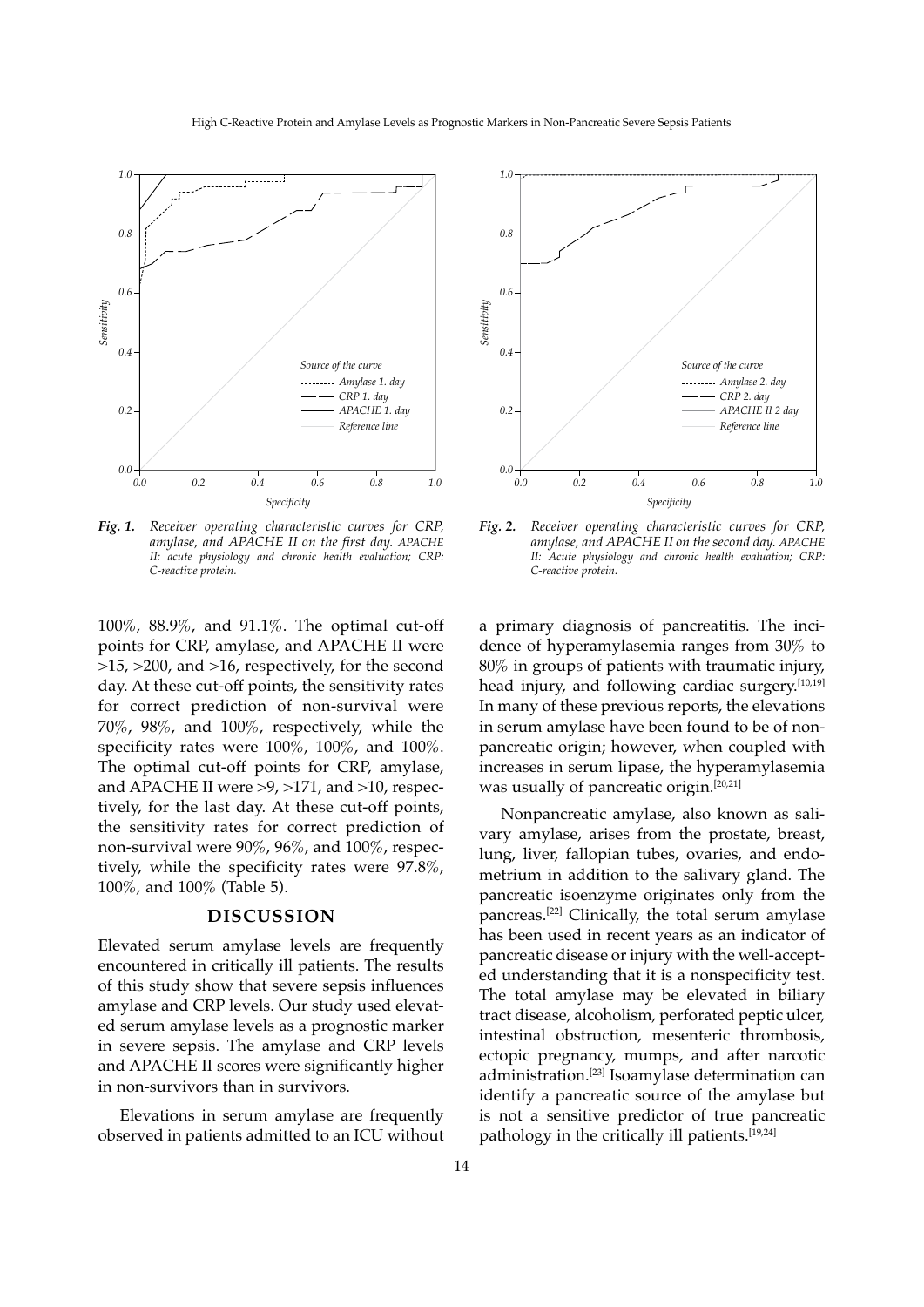Studies with animal models of sepsis show an impairment of the regional perfusion of the pancreas, which may be a crucial factor in the development of exocrine pancreatic dysfunction. Reduction in pancreatic blood flow in rat sepsis was found to occur before<sup>[5]</sup> and without<sup>[25]</sup> changes in systemic perfusion pressures. In hyperdynamic sepsis in sheep, increased blood flow to the heart, spleen, adrenal, and small intestine was accompanied by decreased organ blood flow to the stomach, muscles, and pancreas.[26] Other work supports findings that blood flow is preferentially redistributed away from the pancreas in sepsis. $[6,7]$  Laser flowmetry has been used in a pig model of sepsis and showed impaired pancreatic flow (–56%) during hypodynamic shock. When a hyperdynamic state of septic shock was induced by fluid infusion, the systemic flow increased threefold, but the flow to the pancreas remained 26% under baseline.<sup>[6]</sup> These data clearly suggest a disproportional impairment of pancreatic perfusion in states associated with circulatory dysfunction.[1]

Ischemic injury to the pancreas is one factor that is postulated to contribute to increases in serum lipase and amylase in critically ill patients. A direct correlation between increases in serum pancreatic amylase levels and aortic cross-clamping time has been reported in patients undergoing surgery for thoracoabdominal aneurysms.<sup>[27]</sup> In a small prospective series<sup>[28]</sup> of 13 patients with circulatory shock, each of the patients had increases in serum amylase and lipase in their subsequent course. Hypotension in the setting of traumatic injury has also been associated with the development of hyperamylasemia in some, but not all, studies.<sup>[19]</sup> Manjuck et al.[21] reported that increased lipase levels were associated with hypotension, and the highest lipase levels occurred in patients undergoing emergency surgery. Both of these observations are consistent with a role for ischemia in mediating these elevations.

 C-reactive protein is a marker of inflammation that has been used to monitor the course of infection and inflammatory diseases.[12-14] Recently, CRP has been seen not only as a biochemical marker of inflammation but also as an active modulator of the inflammatory response. Increasing or persistently high levels, suggesting ongoing inflammatory activity, indicated a poor prognosis, while declining values, suggesting a diminishing inflammatory reaction, were associated with a more favorable prognosis. Hence, trends in CRP concentrations during the first 48 hours of ICU admission can be important in helping to decide whether or not further and more invasive diagnostic procedures are needed and whether therapeutic interventions should be maintained or modified.

C-reactive protein is thought to represent a measure of cytokine-induced protein synthesis. Its relatively short half-life of approximately 19 hours makes it a useful monitor for follow-up of inflammatory response, infection, and antibiotic treatment. In addition, laboratory tests for CRP are easily available and less costly than cytokine tests. In patients with sepsis, Presterl et al.<sup>[29]</sup> demonstrated a correlation between the plasma levels of CRP, IL-6 and tumor necrosis factor-sR, and the APACHE III and mortality probability model II scores. Both scoring systems, as well as CRP levels, were significantly higher in the nonsurvivors compared with the survivors. Nonsurvivors had significantly higher CRP levels.

The APACHE II score—a complex algorithm—was not originally developed for individual outcome prediction in sepsis patients.[18] Despite their limitations, outcome predictors such as the extensively evaluated APACHE II score are helpful in identifying those septic patients who are at high risk of death and who are more likely to benefit from intervention. In this study, the prognostic value of amylase and CRP levels were comparable to that of the APACHE II score. Our belief is that the simultaneous use of amylase and other variables may be needed to increase its prognostic value; these may include, for instance, severity of illness, age, and infection, variables already considered in currently available scoring systems. Tribl et al.[1] showed an impairment of exocrine pancreatic function in sepsis, which increases with the severity of the sepsis. Impaired exocrine function was significantly correlated with APACHE III and SOFA scores.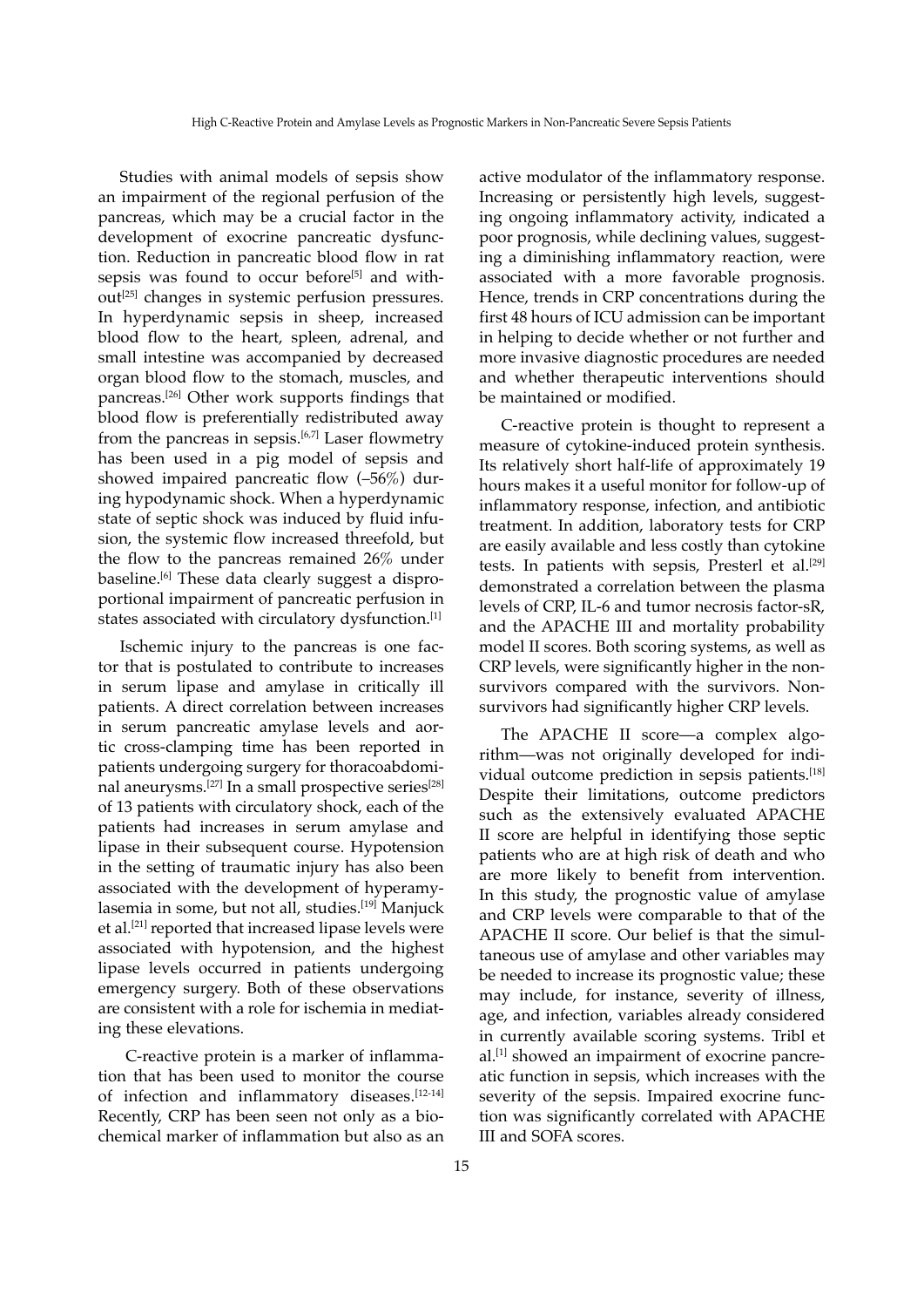Lobo et al.<sup>[30]</sup> reported that study is the first to detail the relationship between CRP concentrations and the severity and pattern of multiple organ dysfunction in ICU patients. They conclude that CRP levels are a good early markers of morbidity and mortality in these patients. In addition, CRP concentrations may be a valuable addition to APACHE II scores to predict the risk of death.

Our study used elevated serum amylase as a prognostic marker in severe sepsis. The amylase levels were significantly higher in the non-survivors than in the surviving patients. The CRP levels were significantly higher in the non-survivors than in the survivors. The APACHE II scores were significantly higher in non-survivors than in survivors. None of the 95 severe sepsis patients had clinical evidence of pancreatitis. Elevated serum amylase levels are frequently encountered in critically ill patients. Hypoperfusion and inflammatory processes associated with multiple organ failure appear to contribute to these increases.

We can conclude that hyperamylasemia and increased CRP concentrations may be a valuable addition to APACHE II scores to predict the risk of death. Persistently high amylase and CRP concentrations are associated with a poor outcome. Serial measurements of amylase and CRP concentrations in critically ill patients may help to identify patients who may require more aggressive diagnostic and therapeutic interventions to avoid complications. Amylase and CRP concentrations may also be helpful in clinical trials to identify high-risk patients who would benefit from new therapeutic interventions.

# **REFERENCES**

- 1. Tribl B, Sibbald WJ, Vogelsang H, Spitzauer S, Gangl A, Madl C. Exocrine pancreatic dysfunction in sepsis. Eur J Clin Invest 2003;33:239-43.
- 2. Weaver DW, Busuito MJ, Bouwman DL, Wilson RF. Interpretation of serum amylase levels in the critically ill patient. Crit Care Med 1985;13:532-3.
- Tribl B, Sibbald WJ. Pancreatic dysfunction in critical illness. In: Vincent JL, editor. Yearbook of intensive care and emergency medicine. Berlin: Springer; 2001. p. 628-35.
- 4. Tribl B, Madl C, Mazal PR, Schneider B, Spitzauer S, Vogelsang H, et al. Exocrine pancreatic function in critically ill patients: septic shock versus non-septic

patients. Crit Care Med 2000;28:1393-8.

- 5. Fish RE, Lang CH, Spitzer JA. Regional blood flow during continuous low-dose endotoxin infusion. Circ Shock 1986;18:267-75.
- 6. Hiltebrand LB, Krejci V, Banic A, Erni D, Wheatley AM, Sigurdsson GH. Dynamic study of the distribution of microcirculatory blood flow in multiple splanchnic organs in septic shock. Crit Care Med 2000;28:3233-41.
- 7. Booke M, Hinder F, McGuire R, Traber LD, Traber DL. Nitric oxide synthase inhibition versus norepinephrine in ovine sepsis: effects on regional blood flow. Shock 1996;5:362-70.
- 8. Vaccaro MI, Calvo EL, Suburo AM, Sordelli DO, Lanosa G, Iovanna JL. Lipopolysaccharide directly affects pancreatic acinar cells: implications on acute pancreatitis pathophysiology. Dig Dis Sci 2000;45:915-26.
- 9. Vaccaro MI, Dagrosa MA, Mora MI, Tiscornia OM, Sordelli DO. The effect of chronic intraperitoneal infusion of bacterial endotoxin on exocrine pancreas function in rats. Int J Pancreatol 1996;19:49-54.
- 10. Takahashi M, Maemura K, Sawada Y, Yoshioka T, Sugimoto T. Hyperamylasemia in critically injured patients. J Trauma 1980;20:951-5.
- 11. Casey LC, Balk RA, Bone RC. Plasma cytokine and endotoxin levels correlate with survival in patients with the sepsis syndrome. Ann Intern Med 1993;119:771-8.
- 12. Roumen RM, Redl H, Schlag G, Zilow G, Sandtner W, Koller W, et al. Inflammatory mediators in relation to the development of multiple organ failure in patients after severe blunt trauma. Crit Care Med 1995;23:474-80.
- 13. Thijs LG, Hack CE. Time course of cytokine levels in sepsis. Intensive Care Med 1995;21 Suppl 2:S258-63.
- 14. Póvoa P, Almeida E, Moreira P, Fernandes A, Mealha R, Aragão A, et al. C-reactive protein as an indicator of sepsis. Intensive Care Med 1998;24:1052-6.
- 15. Smith RP, Lipworth BJ, Cree IA, Spiers EM, Winter JH. C-reactive protein. A clinical marker in community-acquired pneumonia. Chest 1995;108:1288-91.
- 16. Pinilla JC, Hayes P, Laverty W, Arnold C, Laxdal V. The C-reactive protein to prealbumin ratio correlates with the severity of multiple organ dysfunction. Surgery 1998;124:799-805.
- 17. American College of Chest Physicians/Society of Critical Care Medicine Consensus Conference: definitions for sepsis and organ failure and guidelines for the use of innovative therapies in sepsis. Crit Care Med 1992;20:864-74.
- 18. Knaus WA, Draper EA, Wagner DP, Zimmerman JE. APACHE II: a severity of disease classification system. Crit Care Med 1985;13:818-29.
- 19. Vitale GC, Larson GM, Davidson PR, Bouwman DL, Weaver DW. Analysis of hyperamylasemia in patients with severe head injury. J Surg Res 1987;43:226-33.
- 20. Rattner DW, Gu ZY, Vlahakes GJ, Warshaw AL. Hyperamylasemia after cardiac surgery. Incidence, significance, and management. Ann Surg 1989;209:279-83.
- 21. Manjuck J, Zein J, Carpati C, Astiz M. Clinical signifi-